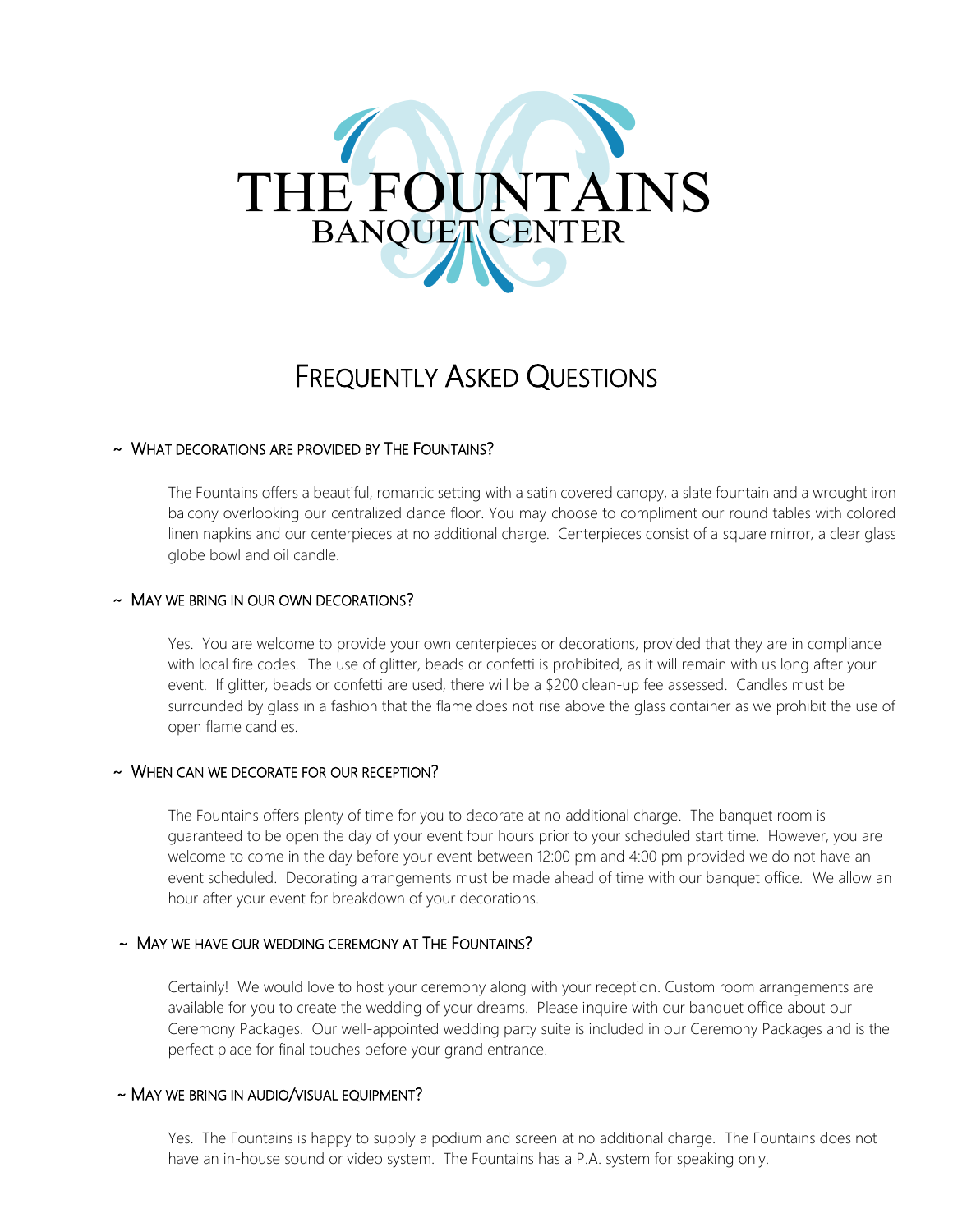#### ~ WHEN ARE MY GUEST COUNT AND FINAL PAYMENT DUE?

25% of your estimated total bill is due 60 days prior to your event. Your final guest count and payment in full, including the rental fee, are due two weeks prior to your event. This is the number that The Fountains will set up for and prepare for, so we ask that your count is as accurate as possible. Once your final count is submitted, you may add to it during the final weeks before your event, but you may not reduce the number. If your actual number of guests attending your event exceeds your guaranteed count, you will be charged one and one and a half times the number of the additional guests.

#### ~ IS THE WEDDING PARTY REQUIRED TO SHOW ID IF THEY CHOOSE TO DRINK ALCOHOL?

Yes. Michigan law requires that only guests 21 and over are permitted to consume alcohol, and ALL guests should be prepared to present proof of their legal age. The wedding party will be asked for id before being served a drink upstairs or champagne for the toast.

#### ~ HOW SHOULD WE PLAN FOR THE TIMING OF THE RECEPTION?

You may decide what time that The Fountains will open the doors for your reception. That will be the time that our banquet room will be completely ready to receive guests. Before your start time, the doors will be locked so that we may prepare for your arrival.

Your service time for dinner will also be prearranged with our banquet office. This time will be based upon the arrival of the wedding party. It is important to schedule this time as accurately as possible in order to ensure the highest quality meal for your guests. We will be happy to assist you in making these arrangements.

#### ~ SHOULD WE INCLUDE CHILDREN OR VENDORS IN OUR GUEST COUNT?

Yes. Your final guest count should be based upon the number of seats that you require to accommodate all of your guests. The Fountains provides a 50% discount for all guests 10 and under. Up to 2 vendors will be complimentary.

## ~ WHAT METHODS OF PAYMENT DO YOU ACCEPT?

The Fountains is happy to accept payment in the form of cash, personal or certified check, Master Card, Visa, AMEX and Discover cards.

#### ~ IS THE ORIGINAL DEPOSIT APPLIED TO THE FINAL BILL?

No. Your original deposit serves as a security and damage deposit on the building. The deposit will be refunded to you in the form of a check. Please be sure to provide our banquet office with a current address so that you may receive your refund check in a timely manner.

# ~ AM I REQUIRED TO USE A SPECIFIC DISC JOCKEY OR BAKERY FOR MY WEDDING CAKE?

No. The Fountains wants you to have the choice of your own DJ and wedding cake. We believe in offering unlimited options to make your wedding day perfect for you! Of course, recommendations are available upon request.